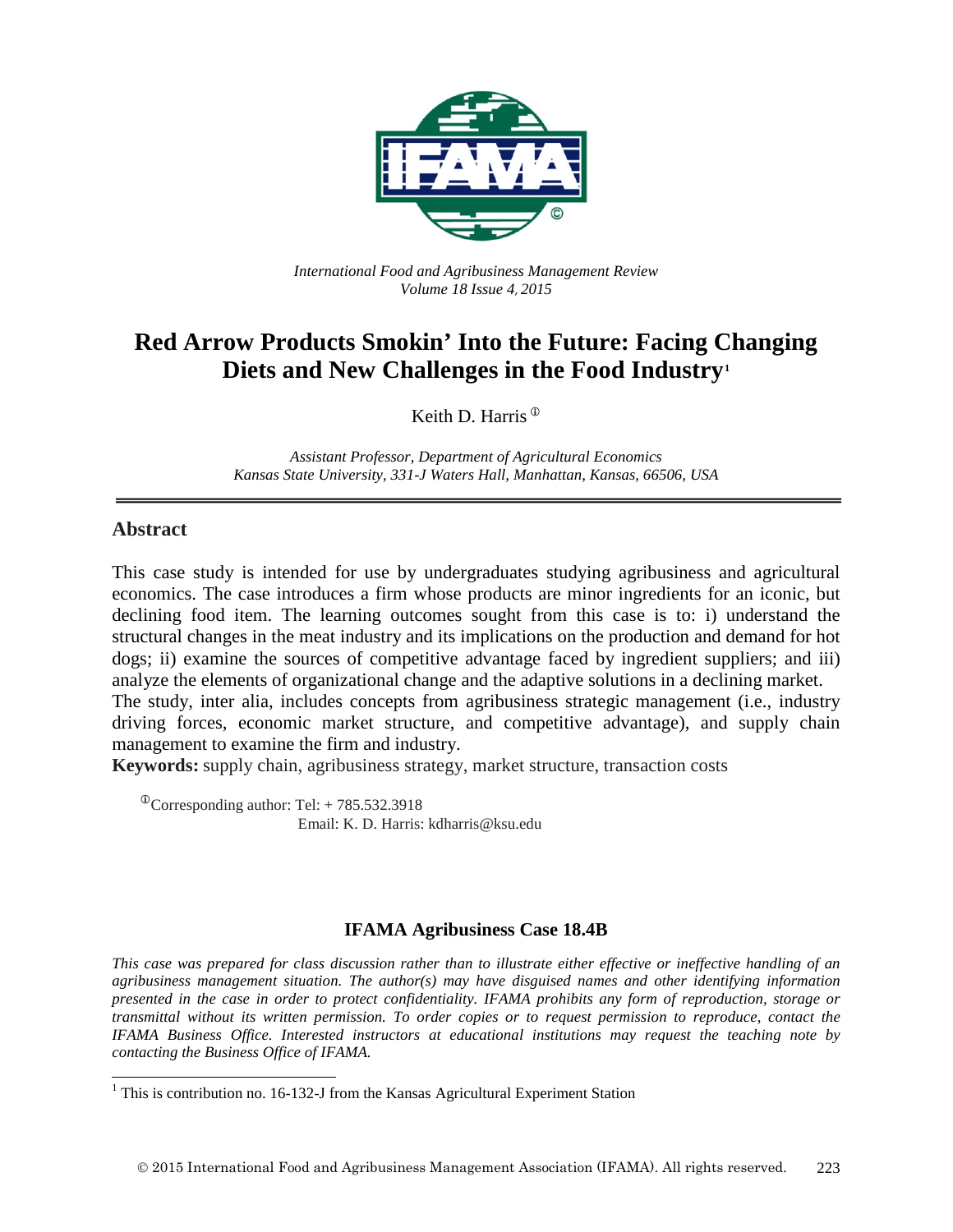## **The Challenge**

Red Arrow produces and markets liquid smoke and browning solutions to the processed meat industry. In recent years profits increased, but the outlook for continued growth was uncertain. Though expenditures had been steady in recent years, the future demand for hot dogs is expected to decline (Ollinger et al. 2005). Sales of hot dogs and sausages reached \$8.2 billion in 2012 and are forecasted to increase to \$9.6 billion by 2019 (Convenience Store News 2013). On average, hot dog sales are expected to increase 2.5% annually, which is slightly ahead of the 1% forecasted population growth (U.S. Census 2014). Children are the primary market drivers for hot dog demand and the average number of children per family dropped from 1.3% in 1970 to 0.9% in 2013, resulting in overall smaller families (Mintel 2014). There are parental concerns about childhood obesity and issues related to product quality and freshness is not encouraging industry news. Furthermore, meat processors' profitability is strained by volatile raw material price changes, and a dramatic shift in American food choices from pork and beef to chicken. Suppliers to the processed meat industry, such as Red Arrow, received some good news. In 2003, The Food Safety Inspection Service (FSIS) an agency of the United States Department of Agriculture (USDA) published a final rule (68 FR 34207), which mandates that ready-to-eat (RTE) producers prevent product adulteration from the pathogenic environmental contaminant *Listeria monocytogenes.* The ruling effectively helped Red Arrow to promote liquid smoke for its antimicrobial efficacy along with application flexibility and quality enhancing properties such as flavor and appearance.

Red Arrow is faced with how it will compete for profits in a mature industry. Should it diversify its products or add complementary services? If so, on which of the firm's current resources should diversification be based? Should it continue to dedicate its resources that will deliver a cost advantage? Or is it time for Red Arrow's owners to consider selling its business?

## **Introduction**

Since 1970, the per capita consumption of processed pork has been moderately unchanged. Beef demand of all types, fresh or processed had weakened relative to chicken. Some reports suggested the decline in the U.S. per capita consumption of processed meat contributes to the industry's structural changes (Table 1). Former U.S. Department of Agriculture (USDA) Secretary Dan Glickman stated "the meat supply is safer today than it's been in a long time, but that the potential for something going wrong is greater than ever" (Frontline 2002). Although the comment was not directed at any one firm, Mark Crass, Executive Vice President of Sales and Marketing for Red Arrow Products, understood that profits don't sit still. If the future growth in the demand for hot dogs were doubtful, then a subsequent decline in demand for his company's principal product was logical and rational. The structural changes in the meat processing industry and changes in consumer taste and preferences indicated that changes were inevitable. Mark has been with Red Arrow since 1985 and had experienced the ups and downs of economic cycles on liquid smoke. The market demand fundamentals seemed different this time. He anticipated changes in his firm's product mix, but selling a highly differentiated product into a cost-driven processed meat industry would lead to potential misalignment across the liquid smoke supply chain. Red Arrow is a privately owned company with corporate headquarters in Manitowac, Wisconsin. It has about 230 employees and is the largest producer and marketer of liquid smoke to the processed meat industry (Associated Press 2014).Its customers, industrial meat processors,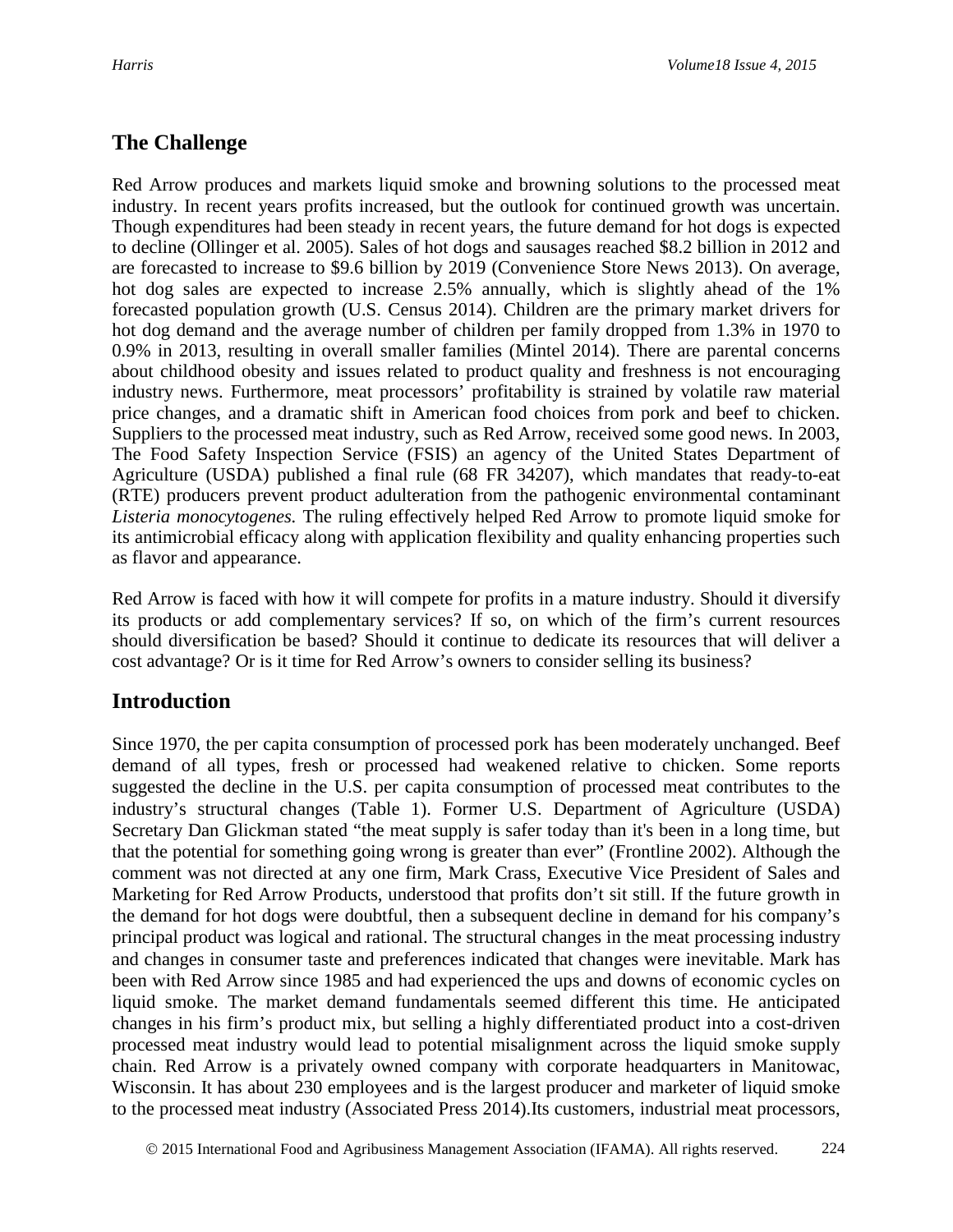could choose to use traditional smoking methods, liquid smoke pioneered by Red Arrow, or a combination of these methods to smoke processed meats, such as sausages, hot dogs, hams, and luncheon meats (American Meat Institute 2005). Red Arrow is the world's largest producer and marketer of liquid smoke. Its products are water and oil soluble, produced as aqueous or free flowing powders, and they dissolve in concentrated brine. Still, Mark was concerned about the future growth of Red Arrow's flagship product—liquid smoke. His company understands the stiff competition for a place in the product formulation of one of America's favorite foods—hot dogs. Yet another larger issue, which extended beyond the hot dog segment, could affect his company's future profits.

| Year | Revenue (\$m) | Per capita processed<br>meat consumption |
|------|---------------|------------------------------------------|
| 2006 | 177,131.70    | 276.6                                    |
| 2007 | 184,109.90    | 276.0                                    |
| 2008 | 192,310.50    | 268.6                                    |
| 2009 | 183,128.00    | 262.3                                    |
| 2010 | 194,670.20    | 259.9                                    |
| 2011 | 212,692.50    | 253.9                                    |
| 2012 | 212,675.80    | 251.3                                    |
| 2013 | 218,746.80    | 251.3                                    |
| 2014 | 236,660.70    | 250.0                                    |
| 2015 | 249,884.60    | 250.6                                    |
| 2016 | 256,861.50    | 251.9                                    |
| 2017 | 258,295.10    | 252.4                                    |
| 2018 | 258,759.70    | 254.9                                    |
| 2019 | 258,199.60    | 257.3                                    |
| 2020 | 257,788.50    | 258.7                                    |

|  | Table 1. Per Capita Consumption of Processed Meat and Revenue |  |  |  |  |  |
|--|---------------------------------------------------------------|--|--|--|--|--|
|--|---------------------------------------------------------------|--|--|--|--|--|

The National Hot Dog and Sausage Council (NHDSC), however, was more optimistic about hot dog demand. The retail sales channel account for more than 60% of the market for hot dogs (Mintel 2012). NHDSC's press releases boasted that 837 million packages of hot dogs —totaling \$1.8 billion—were sold in the U.S. in 2012. Companies similar to Hillshire Brands, Bar-S Foods, Oscar Mayer and Hebrew National have made hot dogs and luncheon meats a summer-time staple at ballparks and cookouts. Red Arrow is a supporter of NHDSC. However, there was some uneasiness about the future demand for hot dogs and the structural industry changes for its primary meat ingredients —beef and pork— could eventually hurt liquid smoke sales.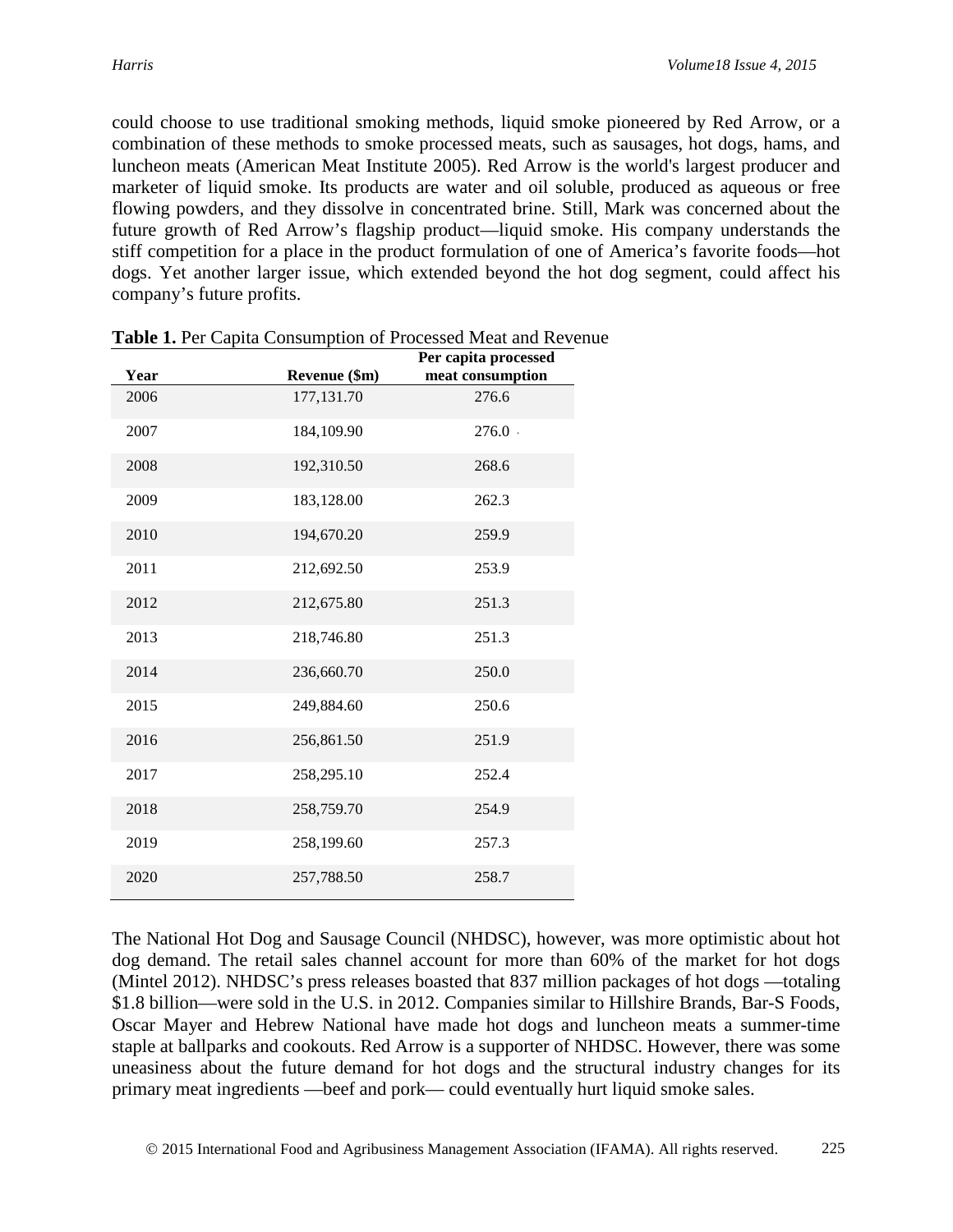Industry observers believe that liquid smoke products are now used on 75% of the hot dogs produced in this country, and are distributed by most major ingredient suppliers. Mark carefully viewed the structural changes in the processed meat industry and the effect on hot dog sales. He pondered: Should Red Arrow focus its resources on lowering costs in order to withstand the downward path of hot dog demand? Or should they expand their boundaries beyond the hot dog segment of processed meat industry to create and capture value in a different market? In either case, Red Arrow had to adjust before company profits eroded.

## **Red Arrow History**

Dr. Clifford Hollenbeck invented the process to manufacture liquid smoke, and would later found Red Arrow Products Company in Manitowoc, Wisconsin. Dr. Hollenbeck's 1963 invention allowed the capture, in water, of all of the components of smoke that are needed to provide smoke flavor, flavor stability, color and bacteriostatic characteristics to meat products without undesirable carcinogens and environmental pollution (Red Arrow Website). He originally patented a process of producing smoke flavors through pyrolyzing hardwood sawdust and capturing the wood smoke in a water solution. It uses a smoke condensate process using phase separation and condensing technologies (Exhibit 1). The sawdust is a byproduct of the lumber industry. The modern manufacturing process emulated the flavors of traditional smoking and with the guidance of food scientist, food processors were able to enhance foods or create authentic tastes. The almost transparent liquid smoke imparts a range of browning effects to meat and food products (Exhibit 2). The liquid smoke's flavoring component has been optimized to achieve browning, without an overpowering smoke taste and the smoke aids in improving the firm texture of hot dogs.

Over the years, Red Arrow constantly improved the purified primary smoke products. In 1998, the international division was established to meet the demand for smoked food outside of the United States. In 2014, Dale H. Hanke, the company's President and CEO, said, "exports have always been an important part of Red Arrow's strategy for growth and now represents more than one-third of the company's sales" (Matthews 2014). Red Arrow's products are distributed to more than 100 countries, are available worldwide through a network of technically trained, incountry distributors, and Red Arrow's international staff.

Red Arrow added a processing equipment subsidiary in 2010. It was established to provide its customers with advanced solutions to apply liquid smoke and browning agents. Customized application includes drenching, spraying and atomizing equipment, which are designed to produce efficient and consistent smoke and browning capabilities. The equipment subsidiary is a complement to the liquid smoke. Initially customers purchased liquid smoke without using Red Arrow's liquid smoke application equipment. To entice the equipment purchase, Red Arrow would lease the equipment at no cost to the hot dog manufacturer. The equipment provided supply chain costs savings related to transportation, storage, and order fulfillment benefits for both Red Arrow and the hot dog manufacturers. To finance the lease, Red Arrow would keep the supply chain savings until the lease was paid. For example, if the equipment cost \$10,000 and the estimated supply chain savings equaled \$.05/gallon, then the lessee would have to purchase 200,000 gallons of liquid smoke from Red Arrow. Once the 200,000 gallon purchase requirement was met, the price would be reduced by \$.05/lb. The combination of equipment and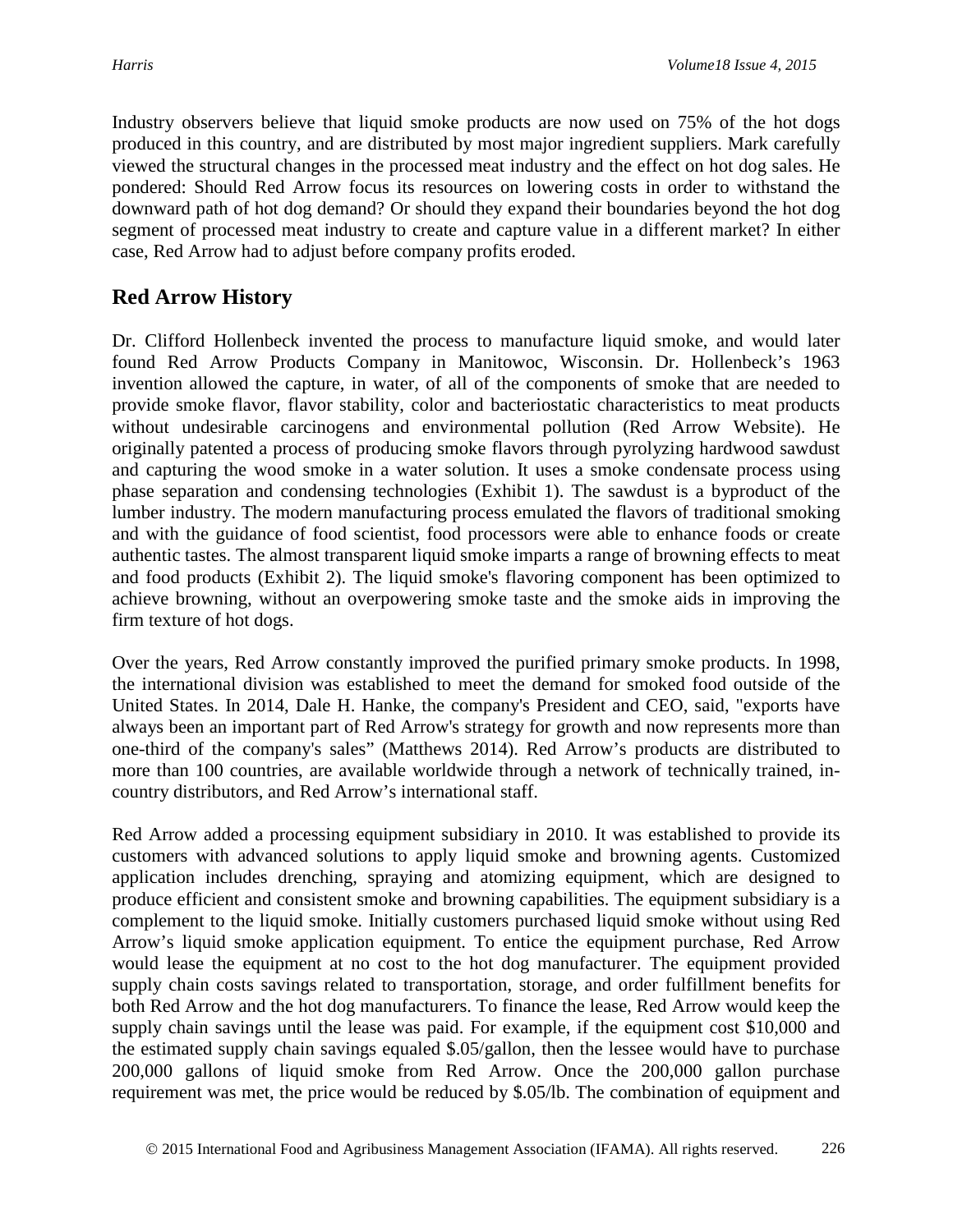liquid smoke expertise provided its customers a single point of contact when developing plant operational efficiencies and new products. The liquid smoke system helps to control the concentration of smoke being applied, which is used to maintain the bacteriostatic and preservative qualities of the traditional smoking process. Red Arrow's business model includes: 1) a solid value proposition; 2) an enterprise organized to deliver a product below its cost to produce it; and 3) and a way to appropriate profits to its ownership.



**Exhibit 1**. The Production of Liquid Smoke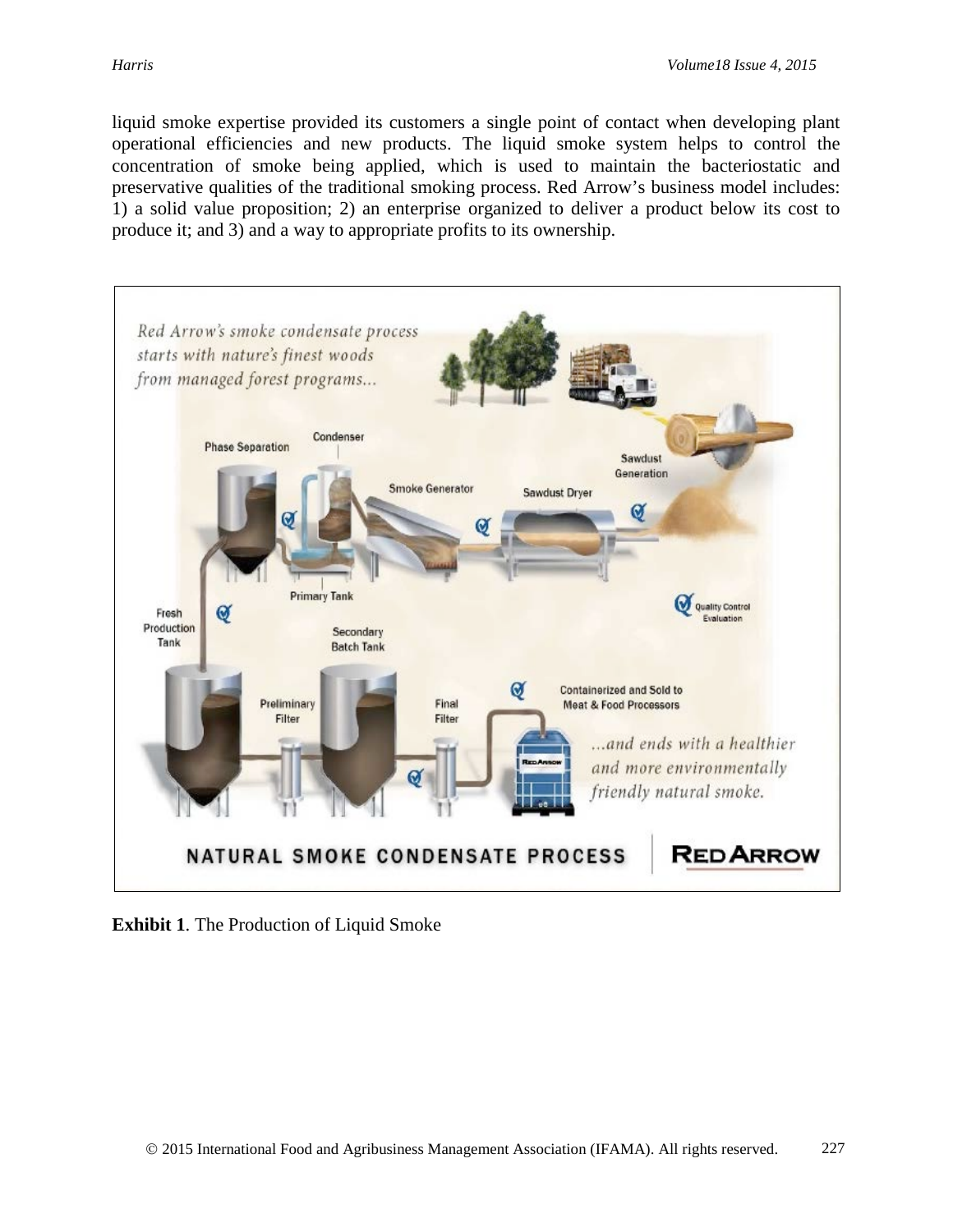

**Exhibit 2.** Images of hot dogs with and without liquid smoke. **Note.** Hot dogs on the left treated are with liquid smoke and hot dogs on the right are not treated with liquid smoke.

## **Structural Changes Fresh Meat and Poultry**

The meat and poultry industry is the largest segment of United States agriculture (American Meat Institute 2012). Total meat and poultry production in 2014 reached more than 93.1 billion pounds. Annual sales for 2015 are estimated at more than \$249.8 billion among the meatpacking, meat processing and poultry processing industries (IBIS World 2015). Supporting the industry is a network of suppliers. Their value added activities enhance flavor, texture, color, and shapes processed meats. For instance, ingredient, casings, and packaging suppliers play a role in sustaining the product's profitability.

Scherer (1990) argued that a growth in demand leads to an increase in the number of operating firms, while a decline in demand leads to a contraction in the number of firms. Technological change, however, can either reduce or increase the number of firms. If a technological change reduces production or administrative costs, then plant size likely would grow, the number of firms would drop, and the concentration ratio would rise. However, if technological change reduces barriers to entry, such as high transportation costs, then the number of firms that a market can profitably sustain may rise and concentration ratios will drop. Thus, new entrants will have a lower threshold of output at which they can profitably produce. Slow growing market demand, and food safety concerns have forced older and inefficient plants out of the processed meat industry. Since 1972, the number of plants are moderately unchanged and the market concentration ratios have increased for processed meat companies (Tables 2 and 3).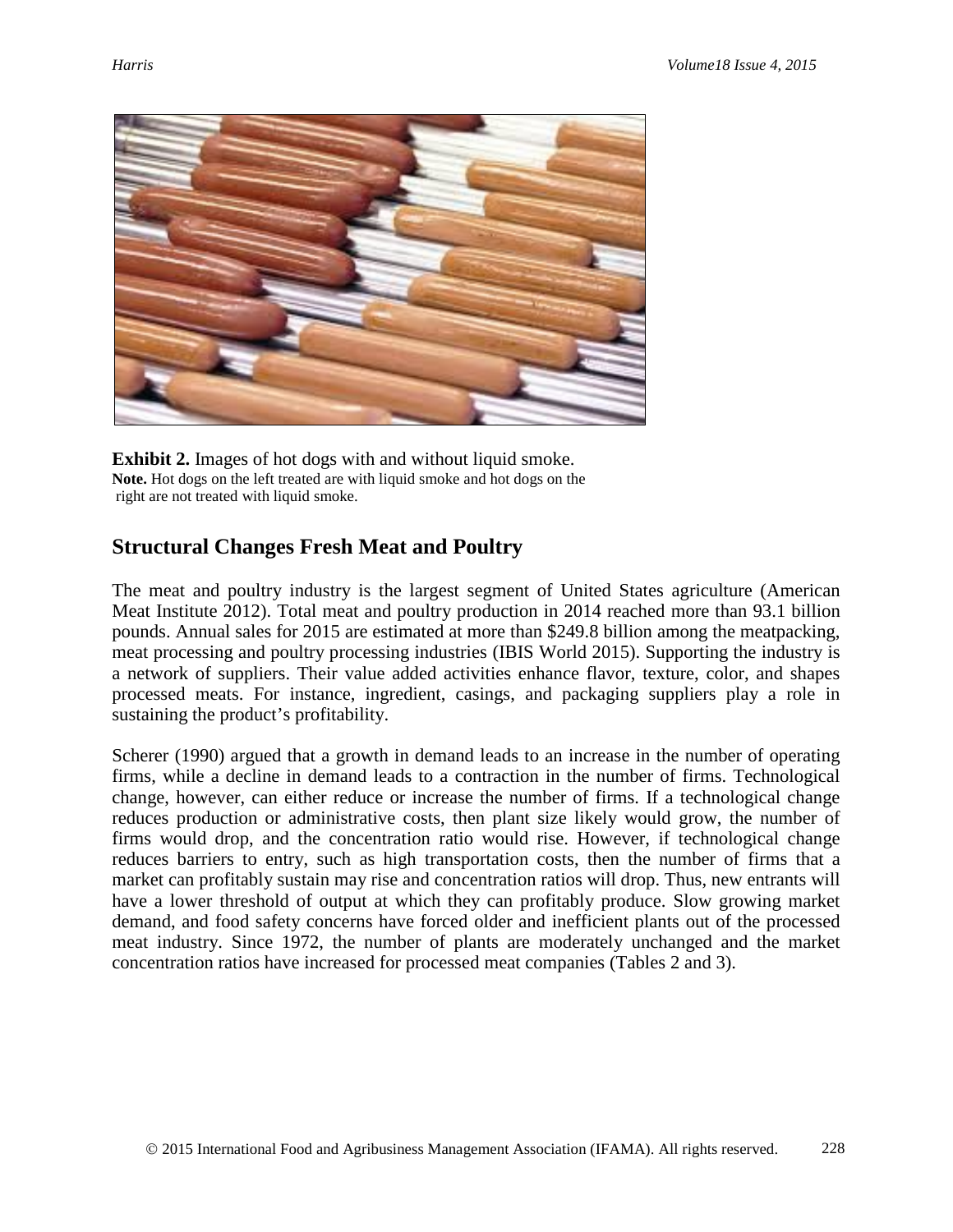#### **Table 2.** Number of processed meat plants

|                                                                                                                                                                                                                                                                                                                                              | 1972  |       | 1982  | 1987  | 1992  | 2002  | 2007  | 2012  |
|----------------------------------------------------------------------------------------------------------------------------------------------------------------------------------------------------------------------------------------------------------------------------------------------------------------------------------------------|-------|-------|-------|-------|-------|-------|-------|-------|
| Meat processing                                                                                                                                                                                                                                                                                                                              | 1,311 | 1,345 | 1,311 | 1,343 | 1,260 | 1,335 | 1,381 | 1,346 |
| $\sim$<br>$\mathbf{r}$ $\mathbf{r}$ $\mathbf{r}$ $\mathbf{r}$ $\mathbf{r}$ $\mathbf{r}$ $\mathbf{r}$ $\mathbf{r}$ $\mathbf{r}$ $\mathbf{r}$ $\mathbf{r}$ $\mathbf{r}$ $\mathbf{r}$ $\mathbf{r}$ $\mathbf{r}$ $\mathbf{r}$ $\mathbf{r}$ $\mathbf{r}$ $\mathbf{r}$ $\mathbf{r}$ $\mathbf{r}$ $\mathbf{r}$ $\mathbf{r}$ $\mathbf{r}$ $\mathbf{$ |       |       |       |       |       |       |       |       |

**Source.** USDA, Statistical Handbook; Agricultural Statistics, various issues.

#### **Table 3.** Four-firm concentration ratios for meat processing industry

|                                                             | 1972 |      | 1987 | 1992 | 1997 | 2002 | 2007 | 2015 |
|-------------------------------------------------------------|------|------|------|------|------|------|------|------|
| Meat processing                                             | 16.0 | 18.0 | '9.U | 20.0 |      |      |      |      |
| <b>Source HCDA</b> Storistical Handbook and IBIS World 2015 |      |      |      |      |      |      |      |      |

**Source.** USDA Statistical Handbook and IBIS World 2015

The processed meat industry is comprised of firms that slaughter animals, process and market meat, but also firms that wholesales and retails exclusively. As a supplier to the processed meat industry, Red Arrow was keenly aware of positive and negative influences in the hot dog segment. For instance, nutrition and consumption, country of origin labeling (COOL), animal handling and welfare, and slow growth represented negative externalities for upstream supply chain partners. Studies have demonstrated that smoking is effective at reducing or suppressing *Listeria* and other food-related bacteria associated with ready-to-eat foods (Estrada et al. 1998). Using condensates for smoke application allows the meat processor to dictate the concentration of smoke being applied more readily than using gaseous smoke (Maga 1988, Sunen et al. 2001).

The NHDSC sponsored a contest to increase industry sales with promotional ideas and slogans. It selected the 2012-winning slogan Hot dog "Relish the Moments". In spite of their effort, the increased food safety regulations and consumer demand shapes the market. As such, utilizing liquid smoke in processing hot dogs offer Red Arrow's customers a means of complying with new rules addressing environmental contamination from *Listeria monocytogenes.* 

#### *Structural Change Processed Meat-Changes in Demand*

The demand for hot dogs can be traced to the consumption of its principal ingredients —pork and beef— and eating habits. The 1994-96 and 1998 the Continuing Survey of Food Intakes by Individuals (CSFII) survey data indicate that 38% of the pork consumed was fresh and 62% processed (USDA 1996). The processed pork category was disaggregated into lunchmeats, hot dogs, bacon, sausage, smoked ham, and other processed pork. Processed pork dominates U.S. pork use. The average person consumed more smoked ham (14.4 pounds) than any other processed pork product. The second-most-consumed processed pork products were smoked sausage (6.5 pounds) and processed nonspecified pork (4.9 pounds). Hot dogs are the fourthmost-consumed processed pork product at 2.8 pounds per person (Davis 2005). In 1999, the number increased slightly to 2.9 pounds per person.

CSFII data indicated that 87% of beef consumed was fresh and 13% was processed. Fresh products are those muscle cuts of beef that are purchased from wholesale markets by food services or from grocery meat counters directly by consumers and are cooked just before eating. Processed beef products are transformed by curing, smoking, or seasoning prior to cooking; beef is a primary ingredient for hot dogs and smoked sausage, which can be further differentiated by its product quality attributes [\(Raikes](http://www.sciencedirect.com/science/article/pii/S0306919205000266#bib23) et al. 2000). These quality attributes encompass the manner in which products are produced, for example, organic production and animal welfare concerns.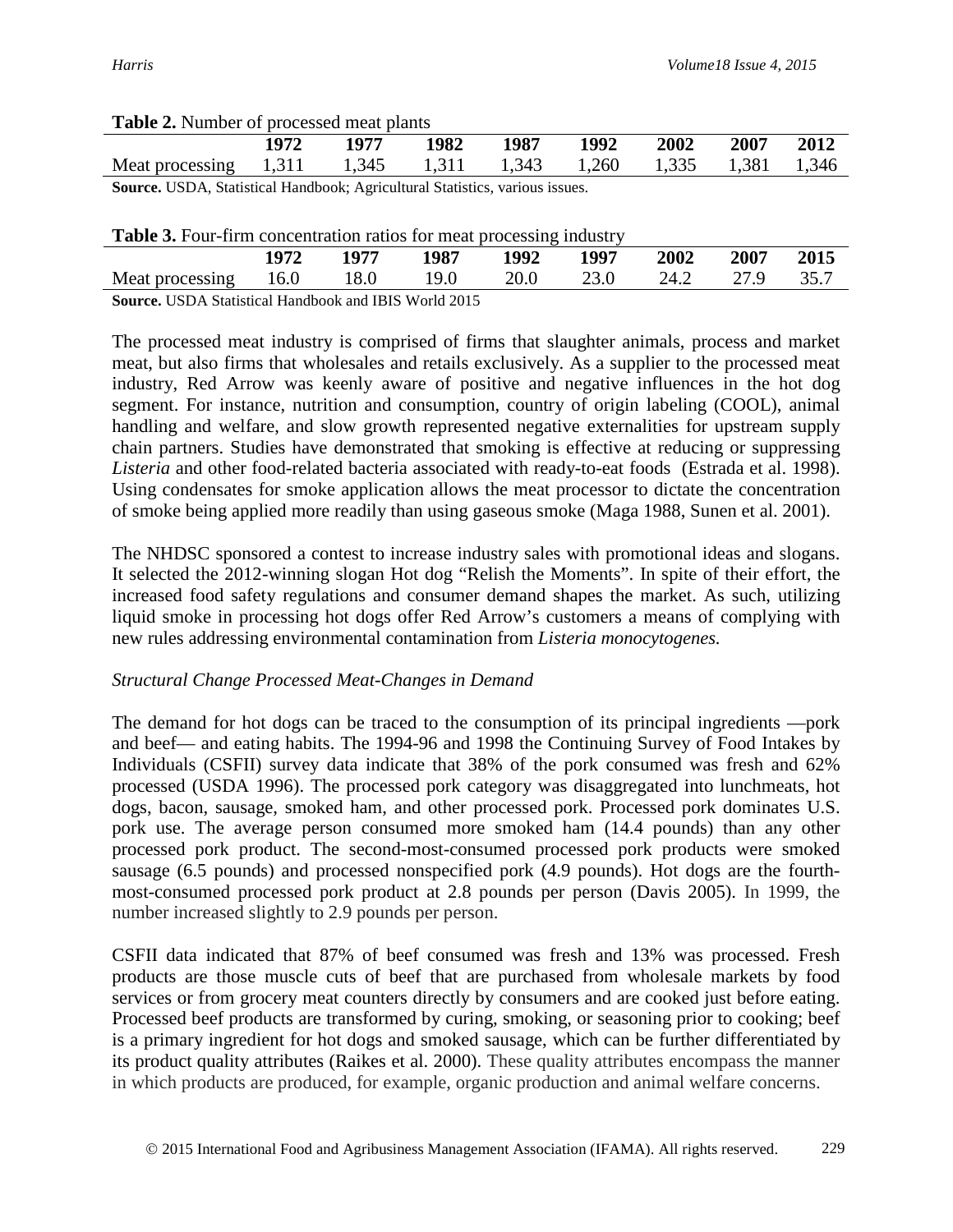Hot dogs are made from all types of meat trimmings (pork, beef, chicken, and turkey), including mechanically separated meat. Chicken hot dogs, turkey hot dogs and all possible combinations can be found in a supermarket; however, consumers largely prefer beef and pork hot dogs (Mintel Group 2012). The processed meat eating habits of Americans has changed. The per capita consumption between 2006 and 2015 declined and the future consumption of processed meats are expected to increase marginally between 2015 and 2019 (Table 1). The U.S- hot dog market is driven primarily by demographic factors, including households with children, which factor heavily into sales. The decline in families with children and the general increase in healthier eating have had a negative impact on the hot dog segment (Mintel 2014).

#### *Structural Changes - Food Standards and Competition*

Foodborne illnesses caused by *Listeria Monocytogenes* and *Escherichia-coli 0157:H7* can severely damage the meat industry. The deadly pathogens are found in RTE processed meat and poultry and ground beef. *Listeria* is an environmental microorganism that thrives in cold temperatures and can be found in the water droplets on ceilings and floor drains. It is killed during pasteurization and heating, so prepared meats that are contaminated during processing and are not re-cooked are most susceptible (hot dogs and deli meats, for example). *E-coli* can be linked to beef, as cattle are one of the primary hosts. Cross-contamination and transmission can occur when cattle are harvested and a hide with cattle feces comes in contact with a carcass, and meats are undercooked (National Cattlemen's Beef Association 2011). There are higher costs to control pathogens and maintain a company's reputation for food safety and quality. The processed meat sector employs several layers of safety interventions and works cooperatively with government inspectors to prevent this from occurring.

This threat of lost sales led to market-driven efforts to provide safe food. Major buyers of food products, such as supermarkets, fast foodservice chains and major food processors use their own private standards for strategic reasons including to reduce their supply chain costs, to use as barriers of entry, or self-regulation before governments or international organizations do. The main cost reduction comes from using process standards to coordinate procurement chains and systems. Farina et al. (2005) and Gutman (2002) for example, illustrate these cost savings in the case of supermarkets and dairy products in Brazil and Argentina. Suppliers complement private standards with other elements of "quality management metasystems", such as branding and system governance structures (Caswell et al. 1998). Building trust and reputation around the visible symbol of a brand name and label make standards systems credible to consumers (Henson and Reardon 2005). To build consumer confidence through consistency in standards implementation and thus build market volume and reduce market risk, tight vertical coordination is needed, especially in the case of process standards.

The structural changes lead to other impacts as well. For example, a leveling or declining per capita consumption of meat led to a contraction, acquisitions, or divestitures of meat processing operating firms. Increased productivity reduces production costs, leading to lower commodity and retail prices. Since 1982, there have been constant changes in the top 10 producers of meat and poultry (Table 4). For instance from 2001 to 2013, there has been a 40% change in the makeup of the top 10 processing firms. Trends toward free-range, grass-fed, and organic products will likely lead to ongoing changes in the leading players in the processed meat and poultry industries. In addition to broad trends related to consumer preference, disease outbreaks have limited industry growth during specific years. In 2013, for example, Porcine Epidemic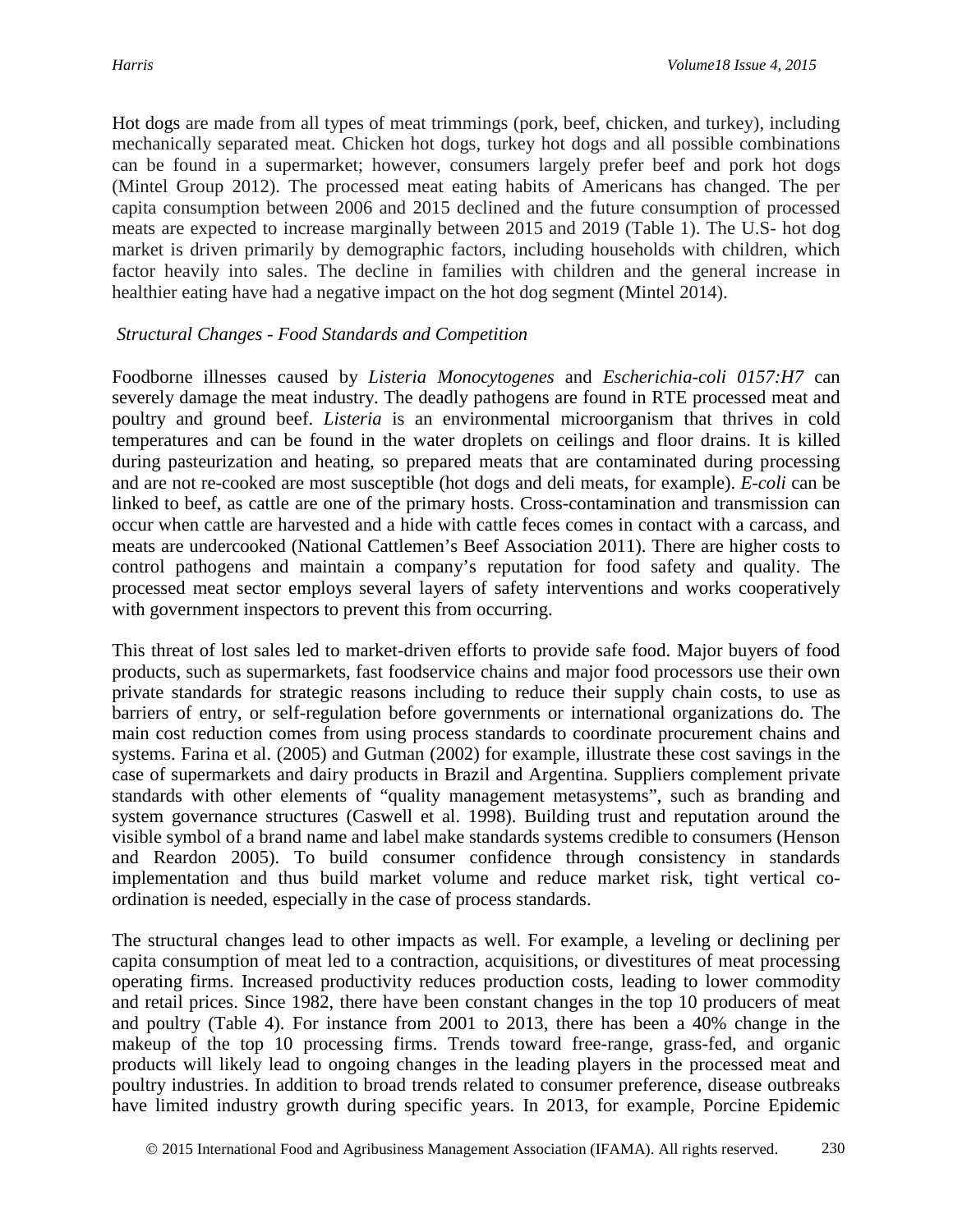Diarrhea (PED) virus began decimating pig litters, depleting the supply of hogs. Reduced herd numbers have pushed prices up, slightly inhibiting consumption of pork products.

| Rank | 1982                             | 1991                       | 2001                    | 2013                   |
|------|----------------------------------|----------------------------|-------------------------|------------------------|
| 1    | <b>Iowa Beef Processors Inc.</b> | ConAgra, Inc.              | <b>Tyson Food</b>       | Tyson Foods, Inc.      |
| 2    | Amour $& Co.$                    | IBP, Inc.                  | ConAgra Inc.            | <b>JBS</b>             |
| 3    | Swift $& Co.$                    | Excel/Cargill              | Excel/Cargill           | Cargill Meat Solutions |
| 4    | Wilson Foods                     | Tyson Foods, Inc.          | Smithfield Foods Inc.   | Smithfield Foods Inc.  |
| 5    | John Morrell & Co.               | Sara Lee Packaged Meats    | Farmland                | Sysco                  |
| 6    | Swift Indep. Packing Co.         | Geo. A Hormel & Co.        | Sara Lee Packaged Meats | Hormel Foods Inc.      |
| 7    | Oscar Mayer & Co.                | Oscar May Foods Corps.     | Hormel Foods Inc.       | ConAgra Foods Inc.     |
| 8    | MBPXL Corp.                      | John Morrell & Co.         | Oscar Meyer             | National Beef          |
| 9    | Geo. A Hormel & Co.              | Beef America Operating Co. | Perdue Farms            | Keystone Foods         |
| 10   | Land O'Lakes                     | International Multifoods   | Pilgrim's Pride         | <b>OSI</b> Food Group  |

**Table 4.** Top 10 meat and poultry companies by net sales

**Source.** Compiled from various sources

## **The Decision to Compete: How and Where**

Red Arrow's liquid smoke offers RTE meat processors a valuable option for complying with the USDA/FSIS final rule of employing a "post- pasteurization process" and increases production output. Processed meat spends less time inside the industrial smokers as compared to natural smoking methods (Exhibits 3-5, see Appendix). The price per unit of liquid smoke is higher than natural smoke. However, when industrial buyers consider the marginal social costs, along with opportunities for cost containment, process efficiency and quality improvement, its overall cost of use is lower. Industrial buyers recognize Red Arrow for its ability to continuously improve. In order to take advantage of its strength and reputation, Red Arrow considered changing from 'how to compete' to 'where to compete'. The management team at Red Arrow was aware of the production and distribution synergies between flavors and liquid smoke. Expanding the firm capabilities would require recognizing the structural changes happening across the industry and reallocating the firm's resources would require a sales approach different than the liquid smoke product line. Meeting the standards of service and expertise is a part of its value proposition. Its sales force would need to be transformed from a highly technical sales group with expert knowledge in meat science and equipment design and application to a sales force with terrific knowledge about complex flavors often used to enhance or mask unpleasant qualities. It now must answer the question "how to compete" with flavors.

#### *Market Structure and Differentiation Strategies*

There are two companies selling liquid smoke to the industrial meat and poultry processing industries and other smaller companies selling liquid smoke in small containers through the retail sales channel. The two-firm market concentration ratio (CR2) is estimated to be .80. CR2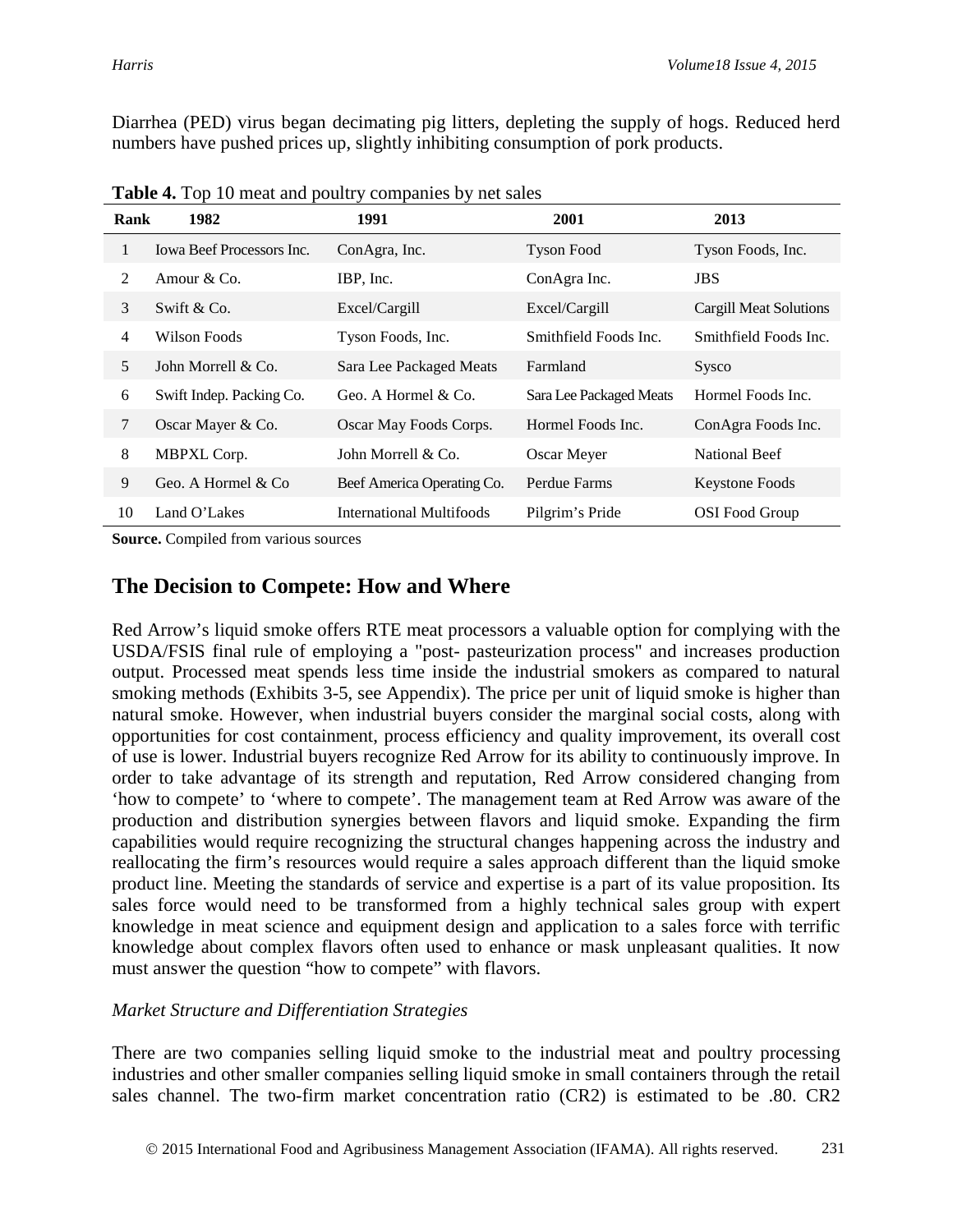indicates two organizations supply 80% of the market; as such Red Arrow enjoys monopoly profits. Red Arrow's customers in the processed meats industry have a CR4 ratio of .279. The concentration ratios suggest a somewhat fragmented group of buyers of liquid smoke.

The flavors and extracts industry has CR4 of .296 and the CR8 was .42 in 2007 (United States Census Bureau 2013). The top buyers for flavors represented a CR4 of .25. Thus, the market is less concentrated for the purchase and production for flavors compared to the market structure for liquid smoke. Considering the structural challenges ahead of the processed meats industry, Red Arrow sought out to diversify its company and enter a market segment that is more competitive (more buyers and sellers) and larger.

## **Organizational Constraints and Adaptable Solutions**

Red Arrow considered expanding the boundaries of its firm of "where to compete" by investing its resources into savory flavors. The market for savory flavors is more competitive than liquid smoke. A decision to expand its operations into savory flavors would require either acquiring a flavoring company, entering into a strategic alliance to sell flavors or develop its own product line of flavors. Red Arrow had to determine if it could use its current resources to enter into the flavorings market. If successful, it would create a favorable market position where its own resources made it more difficult for others to catch up. To achieve this, Red Arrow would need to use its resources of meat science knowledge, liquid smoke production expertise, and equipment design for liquid smoke and savory flavors. Mark and his sales staff needed to assess their capability to sell flavors. Mark expected savory flavors sales would require sales skills beyond the composition, nutritional value, wholesomeness, and consumer acceptability expectations for processed meat. A comparison of the organizational elements of transformation —people, process, technology—for selling the cost driven product (liquid smoke) to selling a differentiated product (savory flavors), provided a framework to assess Red Arrow's organizational readiness.

Red Arrow's liquid smoke sales tactic targets industrial buyers that value strong technical sales representation from its suppliers. The customer's key decision makers, purchasing and manufacturing personnel, often want competitive prices and efficient operations. Flavors warrant a sales approach different than the liquid smoke product line.

Unlike liquid smoke, personnel from R&D, Sales and Marketing Departments are the key decision makers when purchasing flavors. This group's objective is tied closely to increasing revenue, new products, changes to existing products, and higher levels of customer service.

### **Liquid Smoke Sales versus Savory Flavoring Sales**

Red Arrow found there were a number of differences in selling liquid smoke and flavors. At the same time, there were synergies. Red Arrow's sales team believed that only 10% of its customers viewed Red Arrow as commodity supplier. The other 90% viewed its products as highly specialized. This was important because savory flavors are value added and highly differentiated products and a 'people challenged' organization is akin to a sales staff with outdated skills. It was apparent to Mark the same sales staff that helped the liquid smoke business is capable of doing the same with a highly differentiated product like flavors.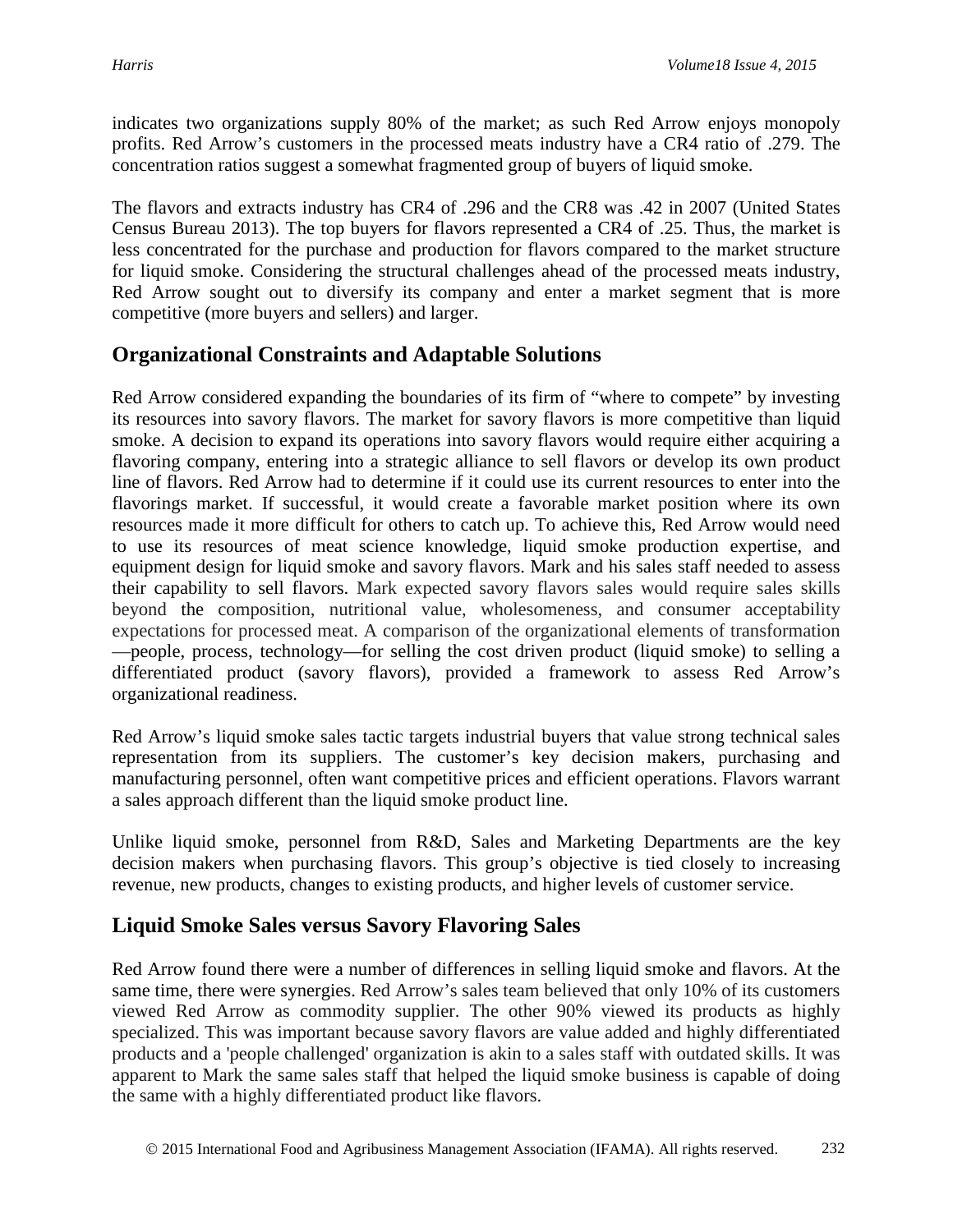|                      | A Comparison Liquid Smoke and Savory Flavors |                                                                                                                                                                                                                                              |                                                                                                                                                                                                        |  |  |  |
|----------------------|----------------------------------------------|----------------------------------------------------------------------------------------------------------------------------------------------------------------------------------------------------------------------------------------------|--------------------------------------------------------------------------------------------------------------------------------------------------------------------------------------------------------|--|--|--|
|                      | <b>Transformation Elements</b>               | <b>Differentiation Oriented Savory Flavors</b>                                                                                                                                                                                               |                                                                                                                                                                                                        |  |  |  |
| Red Arrow's Approach | People                                       | A technically driven sales staff<br>focused on operational<br>improvements through the<br>value chain.                                                                                                                                       | Technical sales needed; however, meat<br>science is not the key value proposition.<br>Sales personnel involved in other sales<br>skill sets i.e. maneuvering and<br>collaborating skills.              |  |  |  |
|                      | Process                                      | Highly standardized products.<br>Liquid smoke is produced in<br>anticipation of a customer<br>order (push) i.e. smoke is held<br>in inventory in anticipation of<br>a customer order.                                                        | Highly differentiated products. Flavors<br>are requested as needed (pull), i.e. flavors<br>are not held in inventory and produced for<br>actual customer orders.                                       |  |  |  |
|                      | Technology                                   | Fast burning technology to<br>capture the attributes of the<br>desired smoke components.                                                                                                                                                     | Uses tools to identify and then measure<br>the taste profile.                                                                                                                                          |  |  |  |
|                      | <b>Bottom Line</b>                           | Sales staff has expertise on<br>reducing costs for its<br>customers.                                                                                                                                                                         | Increases sales and profits.                                                                                                                                                                           |  |  |  |
| Customer Impact      | People                                       | Initial contact is with R&D,<br>but ongoing involvement is<br>with plant operations<br>personnel mainly smoke room<br>employees, production<br>supervisors, and occasionally<br>quality assurance.                                           | A different set of stakeholders than liquid<br>smoke: R&D, Marketing, and to a lesser<br>degree Purchasing Departments. Each<br>group has a different objective to meet the<br>company's overall goal. |  |  |  |
|                      | Process                                      | Telemetry systems for<br>automated replenishment of<br>supply-TankLink.<br>Application systems involving<br>atomization, drenching, brine<br>injection for water soluble,<br>aqueous, oil, and dry smokes.                                   | Involves more testing to reach<br>organoleptic objectives. Taste panels,<br>focus groups, foodservice chefs, and etc.                                                                                  |  |  |  |
|                      | Technology                                   | The uses of bulk tanks drench<br>cabinets and add back systems<br>to apply liquid smoke. The<br>development of more than 100<br>different types of smoke to<br>produce flavor characteristics<br>associated with flavor, color<br>and aroma. | Try to make a very subjective area very<br>objective to market a particular flavor.                                                                                                                    |  |  |  |
|                      | <b>Bottom Line</b>                           | There are more costs savings<br>than revenue gains.                                                                                                                                                                                          | New products generate sales. Cost<br>savings is not the impetus for change.                                                                                                                            |  |  |  |

# **Table 5.** Elements of Organizational Transformation — Liquid Smoke and Savory Flavors

**Note.** Red Arrow's liquid smoke sales tactic targets industrial buyers that value strong technical sales representation from its suppliers. The customer's key decision makers, purchasing and manufacturing personnel, often want competitive prices and efficient operations. Flavors warrant a sales approach different than the liquid smoke product line.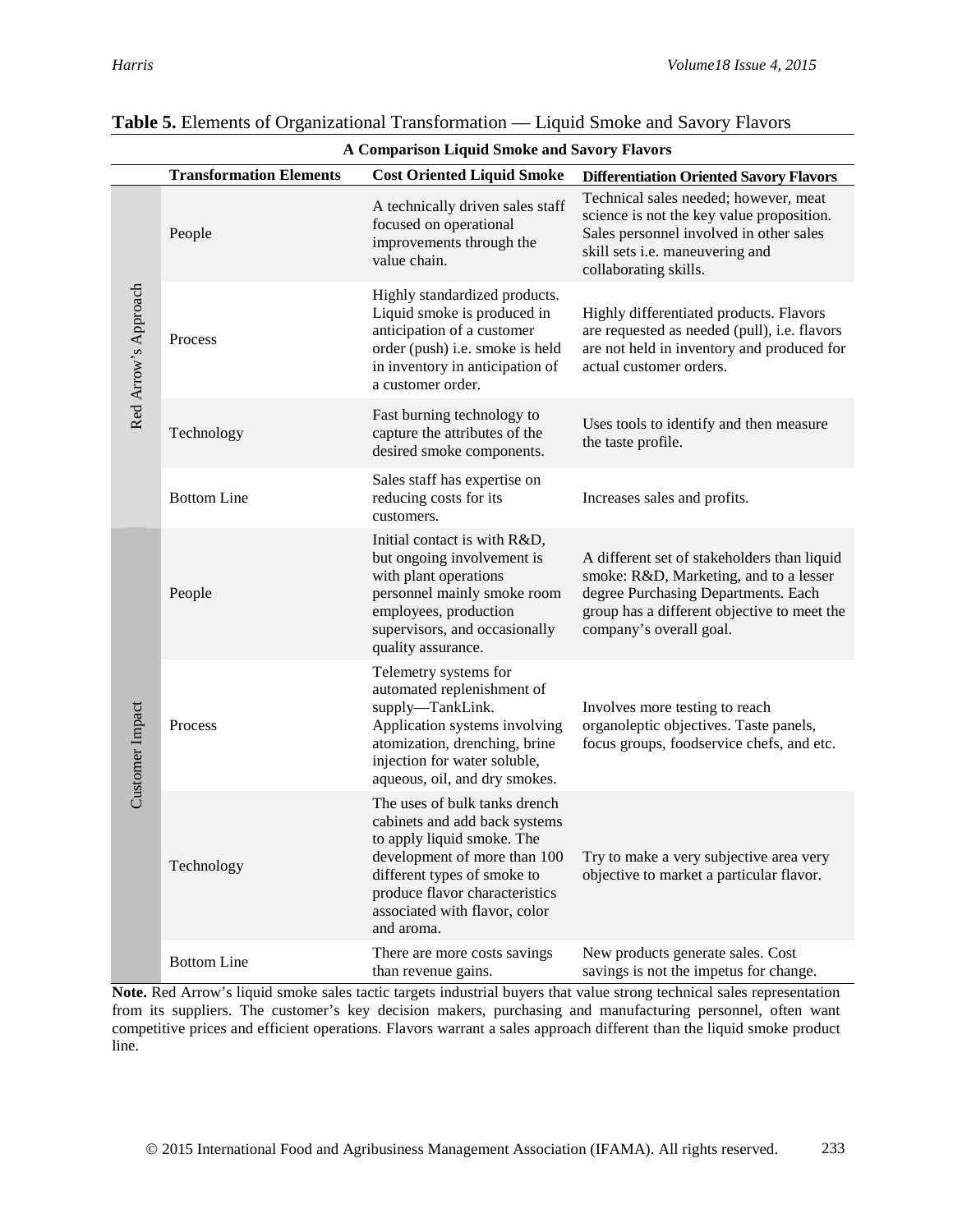A rigid and process-laden approach to product delivery constitutes a 'process challenge' that often leads to delays in product delivery. Red Arrow's customers were seen as competing more and more in markets that called on its supply chain to be responsive to changes in demand. Its focus on efficiency was important, but now there is increasing evidence that responsiveness is important to its customers. However, continuous improvement requires newer technologies or processes to produce the essence of a flavor.

Red Arrow did not face a 'technology challenge'. Although the manufacturing requirements for liquid smoke and flavors are vastly different, the research and development are similar. Its customers often made its own product attribute decisions, like taste, color, odor, and mouth feel. In the early stages of product development they typically did not involve suppliers like Red Arrow. Unlike liquid smoke, however, flavors present an entirely different supply chain problem.

Mark was proud of Red Arrow's accomplishments. Its innovations on product development and process improvements create a solid business model. If Red Arrow builds a similar business model for flavors, it could experience another profitable revenue stream. In order to accomplish this, it must take a page from its liquid smoke playbook and develop techniques to increase supplier switching costs, gain access to new information, and position its flavors as specialized product in a fragmented market. If successful, it could gain market power and influence as it had accomplished with liquid smoke.

## **References**

- American Meat Institute 1991. Meatfacts: A Statistical Summary about America's Largest Food Industry.https://searchworks.stanford.edu/view/10036263 [accessed October 15, 1990].
- American Meat Institute. 2005. Meat & Poultry Facts. About meat: facts and figures about the meat packing industry and its products. https://www.meatinstitute.org/index.php?ht=d /sp/i/286/pid/286 [accessed October 20, 2015].
- American Meat Institute. 2012. Meatfacts: A Statistical Summary about America's Largest Food Industry. www.meatinstitute.org [accessed July 1, 2015].
- Associated Press. 2014. Manitowoc company flavors foods worldwide. http://fox11online.com/ 2014/05/29/manitowoc-company-flavors-foods-worldwide/ [accessed July 23, 2015].
- Caswell, Julie A., Maury E. Bredahl, and Neal H. Hooker. 1998. How quality management metasystems are affecting the food industry. *Review of Agricultural Economics*: 547-557.
- Crews, Joel. 2013. Top 100. *Meat + Poultry*. March 18. Online:http://www.meatpoultry.com/articles/news\_home/Business/2013/03/Top\_100.asp x?ID={11DAE3B5-1782-4907-BC91-9FD65C5839D4}&cck=1.
- Davis, C. G., & Lin, B.H. 2005. Factors affecting US beef consumption. *U.S. Department of Agriculture, Economic Research Service.* http://webarchives.cdlib.org/wayback.public /UERS\_ag\_1/201109 15064436/http://ers.usda.gov /publications/ldp/Oct05/ldp m13502 /ldpm13502.pdf [accessed June 15, 2015].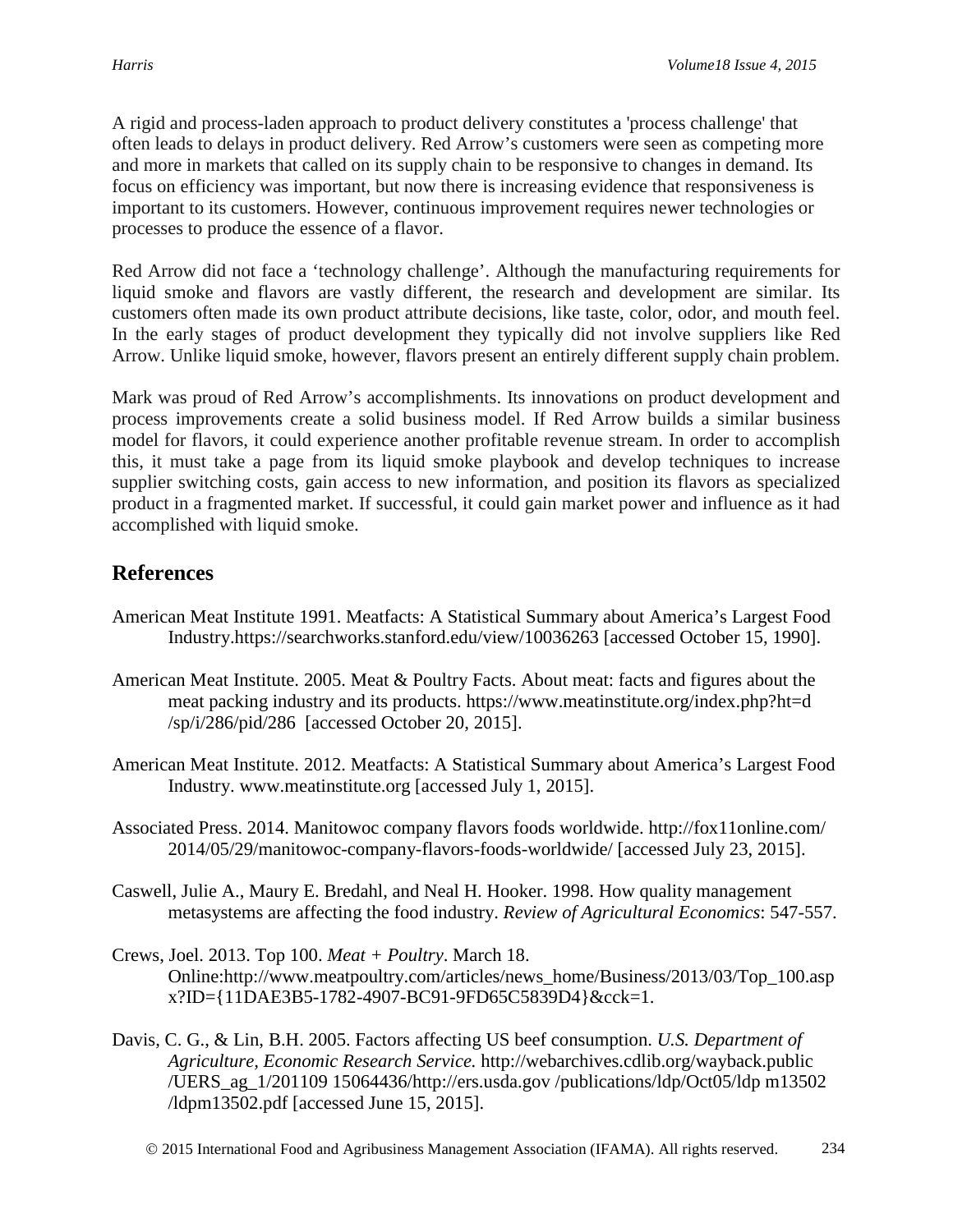- Estrada-Munoz, Boyle R., Marsden JL. 1998. Liquid smoke effects on Escherichia coli O157:H7, and its antioxidant properties in beef products. *Journal of Food Science* 63 (1): 150-153.
- Farina, Elizabeth MMQ, Rubens Nunes, and Guilherme F. de A. Monteiro. 2005. Supermarkets and Their Impacts on the Agrifood System of Brazil: The Competition among Retailers. *Agribusiness* 21 (2): 133–47.
- Frontline©. 2002. Is Your Meat Safe? Interview Dan Glickman. www.pbs.org/wgbh/pages/ frontline/shows/meat/ .../glickman.html [accessed January 21, 2015].
- Gutman, Graciela E. 2002. Impact of the Rapid Rise of Supermarkets on Dairy Products Systems in Argentina. *Development Policy Review* 20 (4): 409–27.
- Henson, Spencer, and Thomas Reardon. 2005. Private Agri-Food Standards: Implications for Food Policy and the Agri-Food System. *Food Policy* 30 (3): 241–53. doi:10.1016/j.foodpol.2005.05.002.
- IBIS World. 2015. Meat, Beef, & Poultry Processing in the U.S. Industry Report 31161.

Maga, JA. 1988. Smoke in Food Processing. Boca Ration, FL. CRC Press Inc.

Meat and Poultry Magazine. 1991. Meat & Poultry Magazines' 15th Annual Top 100. 39 (7): 21

- Meat and Poultry Magazine. 2013 Meat & Poultry Magazines' Top 100. Online: http://www.meatpoultry.com/articles/news\_home/Business/2013/03/Top\_100.aspx?ID={ 11DAE3B5-1782-4907-BC91-9FD65C5839D4}&cck=1 [accessed May 10, 2015].
- Mintel Group LTD. 2012 Global Market Research & Market Insight | Mintel.com. (n.d.). Online: http://www.mintel.com/ [accessed May 10, 2015].
- Mintel Group LTD. A Look at Hot Dogs & Sausages. 2013 *Convenient Store News October General OneFile Web.* http://go.galegroup.com/ps/i.do?id=GALE%7CA34523 6271 &v=2.1&u=ksu&it=r&p=ITOF&sw=w&asid=c67bdc54657669d591e321e51d15349a [accessed October 19, 2015]
- Mintel Group LTD. 2014. Global Market Research & Market Insight | Mintel.com. (n.d.). Online: http://www.mintel.com/ [accessed April 14, 2015].
- National Cattlemen's Beef Association. 2011. A Basic Look at E. coli e.coli\_final.pdf. (n.d.). http://www.beefresearch.org/cmdocs/beefresearch/safety\_fact\_sheets/e.coli\_final.pdf [accessed October 20, 2015].
- Mathews, Charlie. 2014. Red Arrow Wins Governor's State Export Award. *Gannett Wisconsin Media*, June 2. Online: http://www.greenbaypressgazette.com/story /money/2014/ 06/02/red-arrow-wins-governors-state-export-award/9922391/ [accessed October 15, 2015].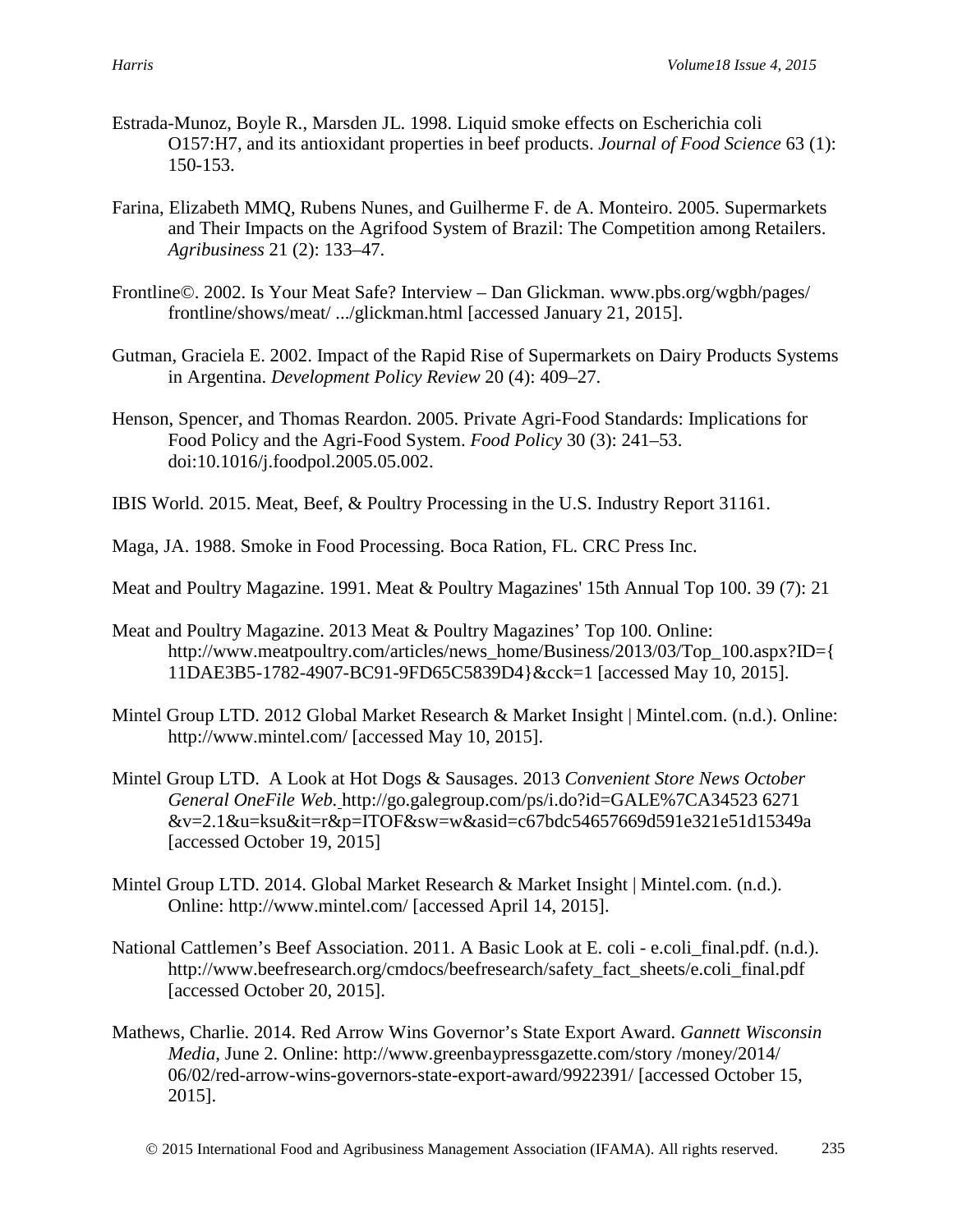- Ollinger, Michael, Sang V. Nguyen, Donald Blayney, Bill Chambers, and Ken Nelson. 2005. Structural Change in the Meat, Poultry, Dairy, and Grain Processing Industries. *U.S. Department of Agriculture, Economic Research Service.*  http://core.kmi.open.ac.uk/download/pdf/6472642.pdf.
- Safe, Affordable, Varied and Abundant Meat and Poultry: Our Competitive Industry's Mission. 2015. Online: http://www.themarketworks.org/ [accessed April, 15 2015].
- Scherer, Frederic M., and David Ross. 1990. Industrial Market Structure and Economic Performance. *University of Illinois at Urbana-Champaign's Academy for Entrepreneurial Leadership Historical Research Reference in Entrepreneurship*. http://papers.ssrn.com/sol3/papers.cfm?abstract\_id=1496716.
- Raikes, P., Friis Jensen, M., & Ponte, S. 2000. Global commodity chain analysis and the French filière approach: comparison and critique. *Economy and Society* 29 (3): 390–417. [accessed October 23, 2015].
- Red Arrow Website. Online: http://www.redarrowusa.com/ [accessed March 15, 2015].
- Scherer, F. M., & Ross, D. 1990. Industrial market structure and economic performance. *University of Illinois at Urbana-Champaign's Academy for Entrepreneurial Leadership Historical Research Reference in Entrepreneurship*. Online: http://papers.ssrn.com/sol3/papers.cfm?abstract\_id=1496716 [accessed June, 2015].
- Sunen, E, Aristimuno, C, Fernandez-Galian, B. 2001. Antibacterial activity of smoke wood condensates against Aeromonas hydrophila, Yersinia enterocolitica and Listeria monocytogenes at low temperature*. Food Microbiology* 18 (4): 387-393.
- The Food Institute Report. 2001. Top Meat & Poultry Companies. http://bi.galegroup.com/ essentials /article/GALE%7CA76639070/41d402ed42bf0e6cc6317dbecaf9f15b?u=ksu [accessed October 20, 2015].
- U.S. Bureau of Census Reports. 2014. Online: http://www.census.gov
- U.S. Bureau of Census Reports. 2013. Online: http://www.census.gov
- U.S. Department of Agriculture. 1996. CSFII/DHKS 1995 Data Set and Documentation: The 1995 Continuing Survey of Food Intakes by Individuals and the 1995 Diet and Health Knowledge Survey.
- U.S. Department of Agriculture, Agricultural Statistics, U.S. Department of Agriculture, various issues (1972-2010).